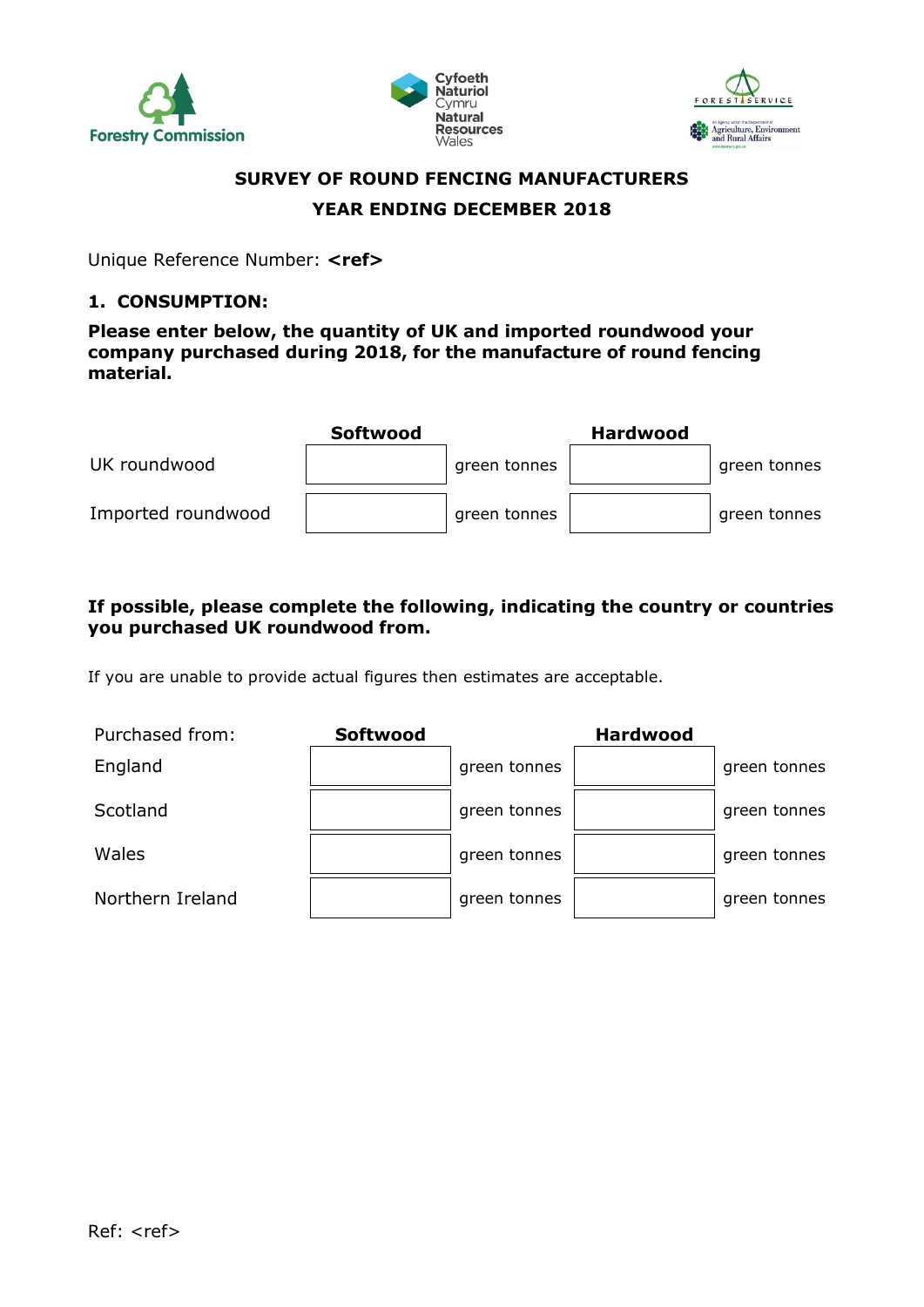





#### **Please turn over**

## **2. TOTAL Woody Material Inputs to the mill**

Current published forestry statistics show a difference between removals and consumption of roundwood. In order to help identify the source of this discrepancy, please estimate the approximate breakdown of woody material consumed in the mill by origin, below.

\*Other refers to woody material other than stemwood & bark (e.g. brash and stumps). Please specify type of material, if consumed.



## **3. PRODUCTION:**

## **What was the total quantity of production?**

This should include all of these products from the site, including those from secondary processing (additional resawing, cross-cutting and machining) and from processing of roughsawn timber received at the site. *Please give figures in green tonnes.*

|                                                      | <b>Softwood</b> |              | <b>Hardwood</b> |              |
|------------------------------------------------------|-----------------|--------------|-----------------|--------------|
| Round fencing                                        |                 | green tonnes |                 | green tonnes |
| Other products:                                      |                 |              |                 |              |
| Sold to bioenergy<br>(incl pellet manufacture)       |                 | green tonnes |                 | green tonnes |
| Sold as firewood                                     |                 | green tonnes |                 | green tonnes |
| Used internally for heat/<br>energy (incl. kiln use) |                 | green tonnes |                 | green tonnes |
| Sold to others, incl to<br>agriculture or merchants  |                 | green tonnes |                 | green tonnes |
|                                                      |                 |              |                 |              |

#### **Please turn over**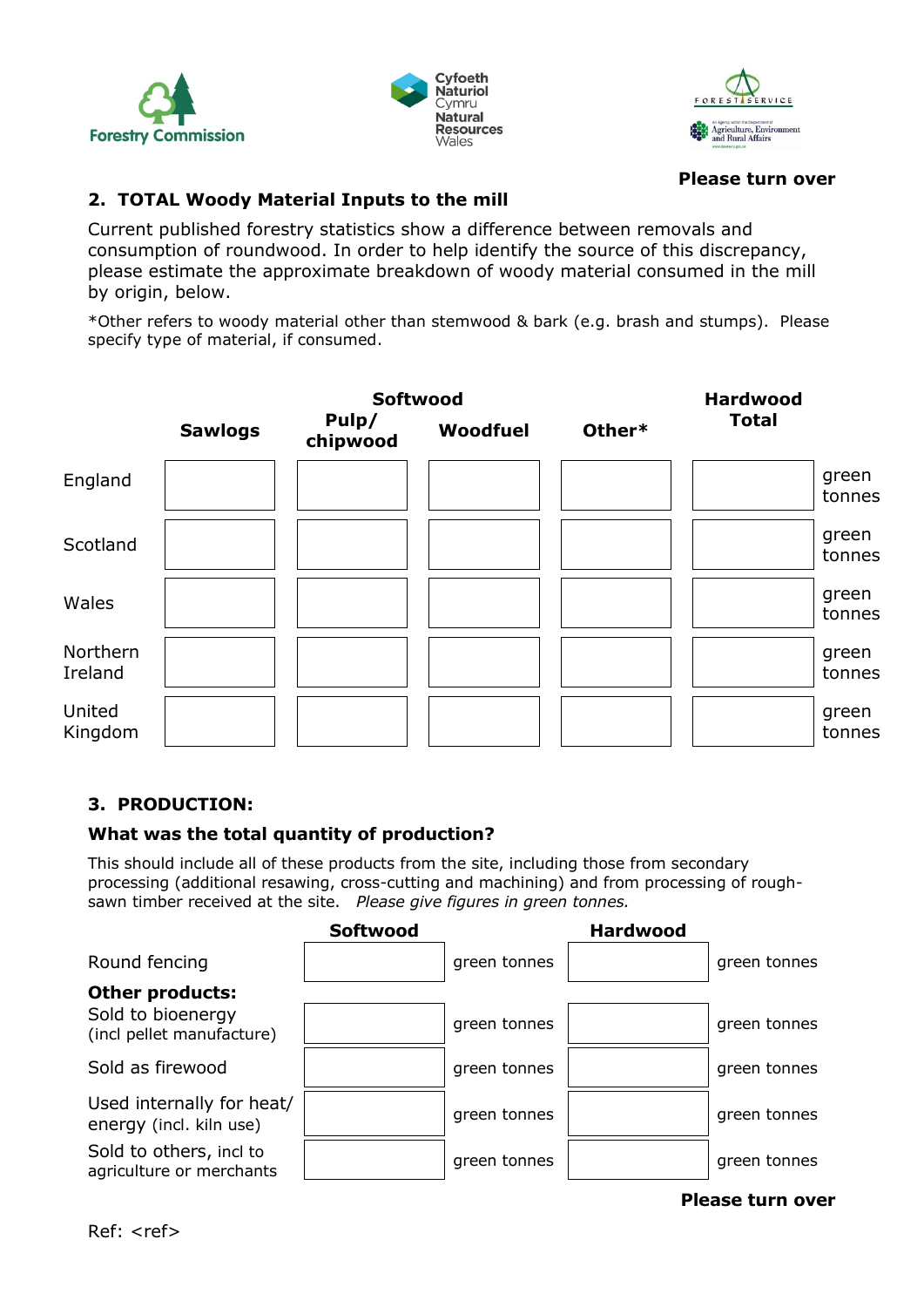





## **4. CERTIFICATION:**

| Does the mill have a Chain of Custody Certificate?<br>(tick one) | YES | <b>NO</b> |  |
|------------------------------------------------------------------|-----|-----------|--|
|                                                                  |     |           |  |

*If you have answered "Yes" to the above, please respond to the following questions. Otherwise, please leave blank.*

| What percentage of input volume is from Certified sources?                              |                      | $\frac{0}{0}$ |
|-----------------------------------------------------------------------------------------|----------------------|---------------|
| What certified percentage / claim system do you<br>use on sales of all products? (tick) | 100%                 |               |
|                                                                                         | <b>Mixed sources</b> |               |
|                                                                                         | <b>Volume credit</b> |               |
|                                                                                         |                      |               |
| Which certification label(s) do you use? (tick)                                         | <b>FSC</b>           |               |
|                                                                                         | <b>PEFC</b>          |               |

# **5. EMPLOYMENT (at this site)**

## **Please provide an estimate of the mill's total employment, expressed as Full-Time Equivalents (FTEs).**

Include both direct employees (those for whom you are responsible for paying wages and National Insurance contributions) and other employment (any others undertaking work for you, including contractors and their employees). To express employment as FTEs, please include a rough estimate of time for those who work a part-year for the mill. For example, count a full-time employee working slightly more than half the time for the mill as 0.6, or an employee who works part-time for 4 months as 0.2.

For haulage employment, please only include those employed directly. Please exclude any contract haulage employment and any employment at the site not directly related to the mill (e.g. exclude work producing pallets or other wood products from sawnwood).

Thank you. If possible, please complete this questionnaire online at [www.forestresearch.gov.uk/statistics](http://www.forestresearch.gov.uk/statistics)

**Please turn over**